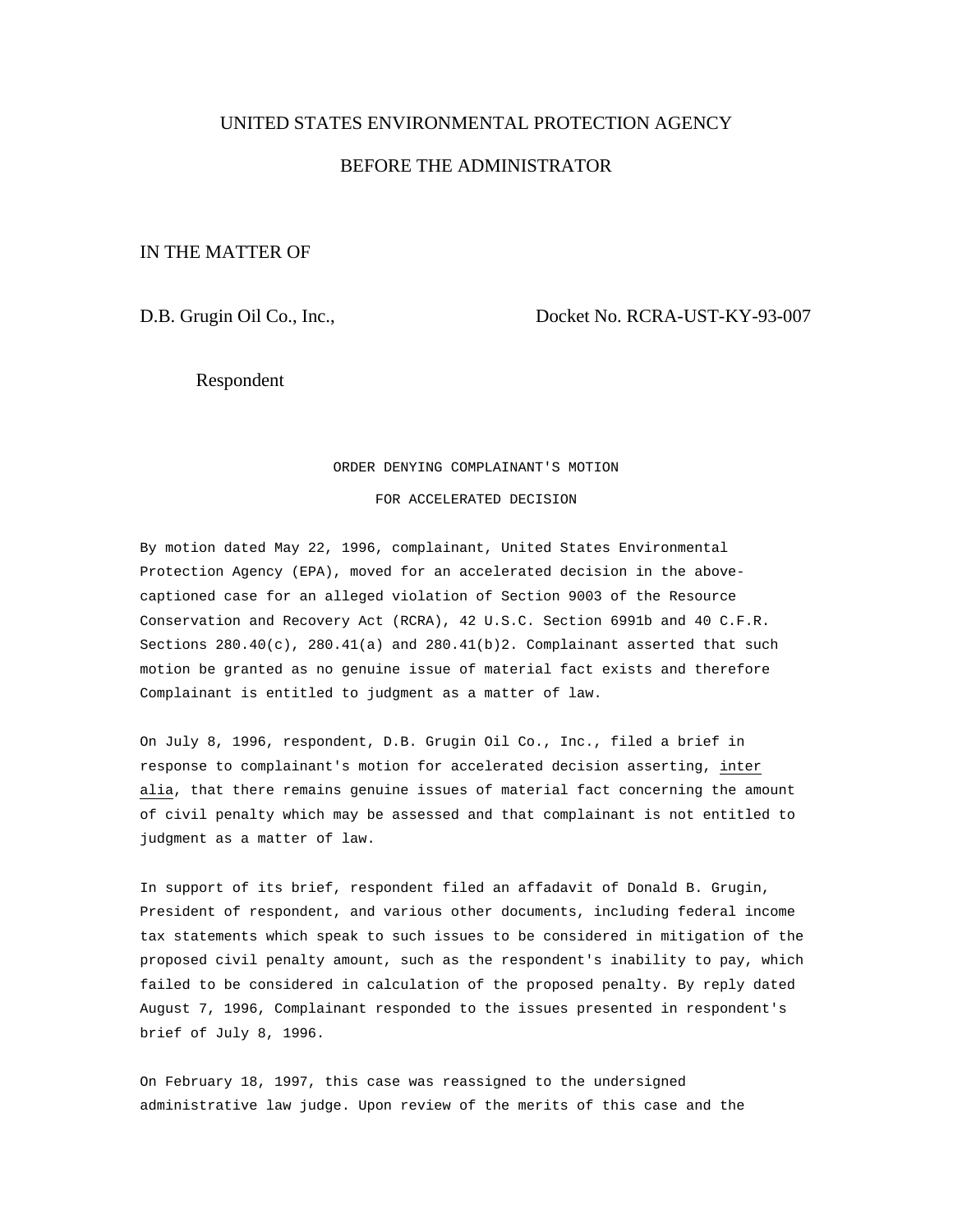complexity of the issues raised by the parties, there remains matters that need to be resolved at formal hearing. Complainant's Motion for Accelerated Decision is therefore DENIED.

By separate orders issued this same date, the case will be SET FOR HEARING and the parties will be directed to file their pre-hearing exchange materials. Given the extreme duration of the processing of this proceeding, the undersigned notifies the parties that short of extraordinary circumstances NO EXTENSIONS OF TIME WILL BE GRANTED for the filing of the pre-hearing exchange.

Stephen J. McGuire Administrative Law Judge

Dated: February 27, 1997 Washington, D.C.

### **IN THE MATTER OF D.B. GRUGIN OIL CO., INC.** Respondent

Docket No. RCRA-UST-KY-93-007

### CERTIFICATE OF SERVICE

I certify that the foregoing Order Denying Complainant's Motion for Accelerated Decision, dated February 27, 1997, was sent in the following manner to the addresses listed below:

Original by Pouch Mail to:

Julia P. Mooney Regional Hearing Clerk Environmental Protection Agency, Region 4 Atlanta Federal Center 100 Alabama St., SW Atlanta, GA 30303

Copy by Certified Mail, Return Receipt Requested to:

Counsel for Complainant: